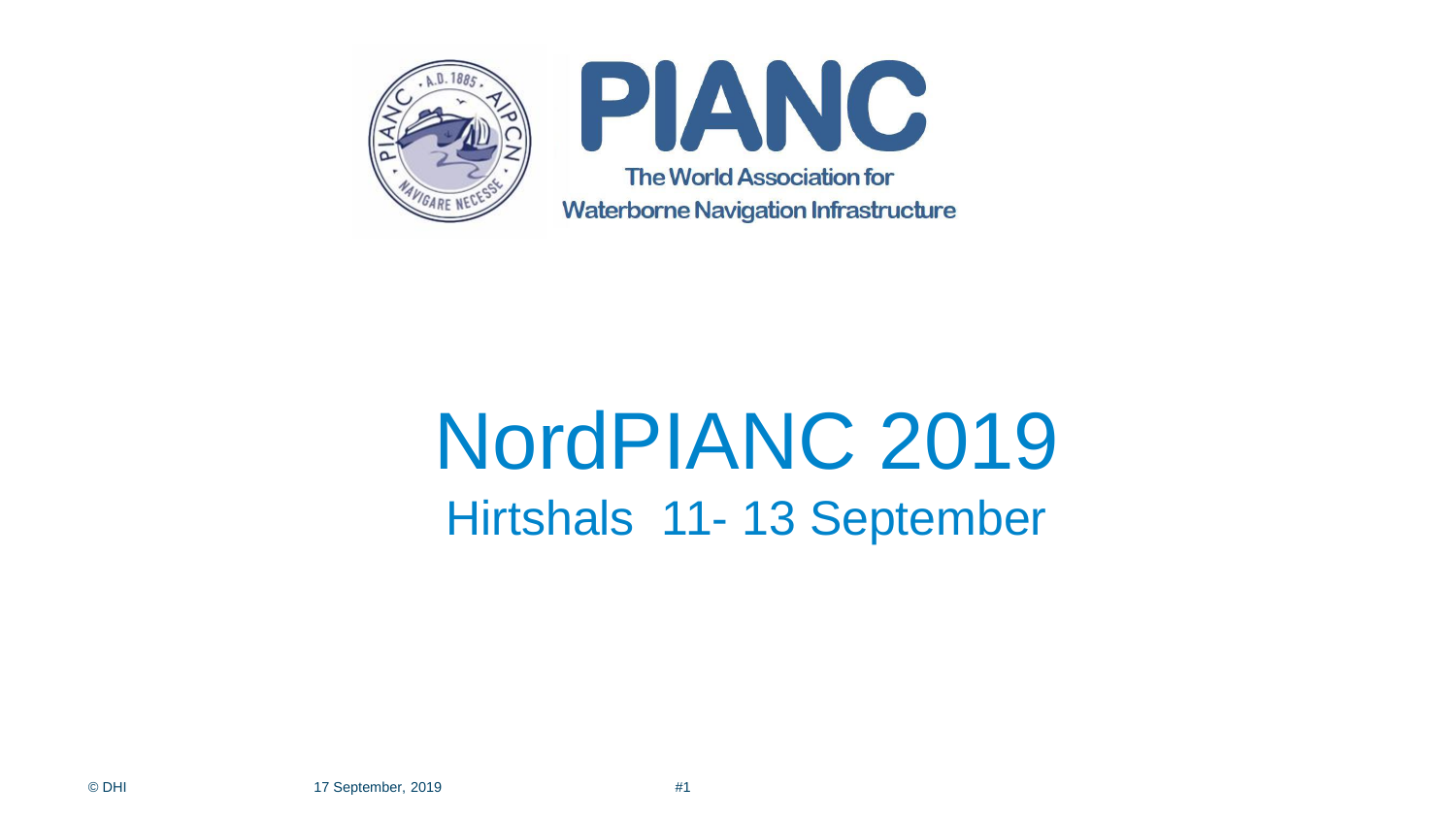|              |  |       | <b>PIANC DK</b>                  | Jens Kirkegaard                    | <b>Welcome to Seminar</b>                                                                                                                         |  |
|--------------|--|-------|----------------------------------|------------------------------------|---------------------------------------------------------------------------------------------------------------------------------------------------|--|
| 08:30        |  | 08:40 | Port of Hirtshals                | Jens Kirketerp<br>Jensen           | <b>Welcome to Hirtshals</b>                                                                                                                       |  |
| 08:40        |  | 09:00 | <b>PIANC HQ</b>                  | Geert van Cappellen   PIANC update |                                                                                                                                                   |  |
| Chair:       |  |       | Thomas Gierlevsen, COWI          |                                    |                                                                                                                                                   |  |
| 09:00        |  | 09:20 | <b>Grieg Connect AS</b>          | Dan Steinnes                       | Using Machine Learning to predict vessel ETA, and potentially<br>running aground                                                                  |  |
| 09:20        |  | 09:40 | Port of Gothenburg Jan Andersson |                                    | Deepening of the fairway to the Port of Gothenburg                                                                                                |  |
| <b>Break</b> |  |       |                                  |                                    |                                                                                                                                                   |  |
| 10:10        |  | 10:30 | lSSPA Sweden AB                  | lOlov Lundbäck                     | Ship manoeuvring simulation in wave exposed ports and<br>entrance channels by computationally efficient wave modelling<br>and web-based simulator |  |
| 10:30        |  | 10:50 | Ports of Stockholm               | Jonas Andersson                    | Stockholm Norvik, fairway and vessel planning                                                                                                     |  |
| <b>Break</b> |  |       |                                  |                                    |                                                                                                                                                   |  |
| Chair:       |  |       | Jørgen Nørgaard, Rambøll         |                                    |                                                                                                                                                   |  |
| 11:10        |  | 11:30 | <b>Multiconsult Norge</b><br>AS  | Martin Thuve<br>Hovden             | Screening of sites for large scale coastal infrastructure<br>development                                                                          |  |
| 11:30        |  | 11:50 | ShibataFenderTea<br>m AG         | Markus Bleher                      | Development of the port sector with a focus on the Nordic<br>Countries from the perspective of a fender manufacturer                              |  |
| 11:50        |  | 12:10 | SeaHow (Meritaito<br>Ltd)        | Seppo Virtanen                     | Sniffer Buoy - a solution for Remote Monitoring of sulphur<br>emission                                                                            |  |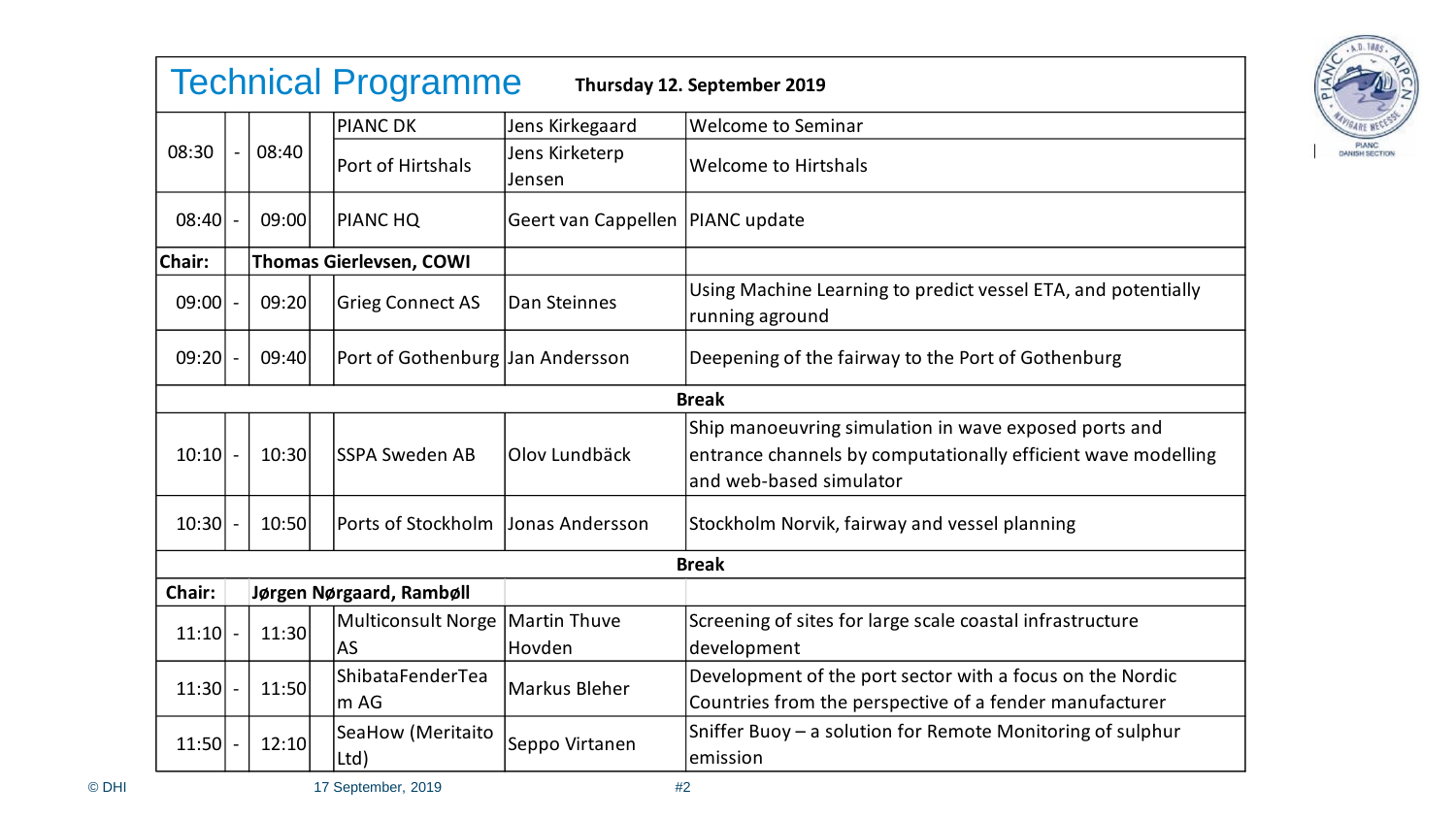| NC.<br>sec |
|------------|

| Lunch        |                  |       |                                 |                            |                                                                                                          |  |  |
|--------------|------------------|-------|---------------------------------|----------------------------|----------------------------------------------------------------------------------------------------------|--|--|
| Chair:       |                  |       | Ulrik Max Jørgensen, A1 Consult |                            |                                                                                                          |  |  |
| $13:40$ -    |                  | 14:00 | Ports of Stockholm Mats Ekman   |                            | The lighthouse Libertus and Gustaf Dalén 150 år                                                          |  |  |
| $14:00$ -    |                  | 14:20 | Top Marine OÜ                   | Silver Pütsep              | Floating Marina design principles. Real life vs. paper version -<br>case study                           |  |  |
| 14:20        |                  | 14:40 | Norconsult AS                   | Arne Erling Lothe          | The new Norwegian breakwater handbook                                                                    |  |  |
| $14:40$ -    |                  | 15:00 | NIRAS A/S                       | lFrederik Knudsen          | Handling of weather stand-by during port construction                                                    |  |  |
| <b>Break</b> |                  |       |                                 |                            |                                                                                                          |  |  |
| Chair:       | Peter Sloth, DHI |       |                                 |                            |                                                                                                          |  |  |
| 15:30        |                  | 15:50 | Norconsult AS                   | Maiken Lyden Eng           | Yara Birkeland and fully integrated BIM                                                                  |  |  |
| 15:50        |                  | 16:10 | COWI A/S                        | Casper Holmgaard<br>Jensen | Development of purpose-built offshore decommissioning facility<br>at the Port of Frederikshavn, Denmark. |  |  |
| 16:10        |                  | 16:30 | Ports of Stockholm              | <b>Mattias Sandell</b>     | Jet Stream Velocity from Azipod on Stadsgården                                                           |  |  |
| 16:30        |                  | 16:50 | A1 Consult A/S                  | Bjørn Dannemare            | Port of Hirtshals, New Ferry Berth 4                                                                     |  |  |